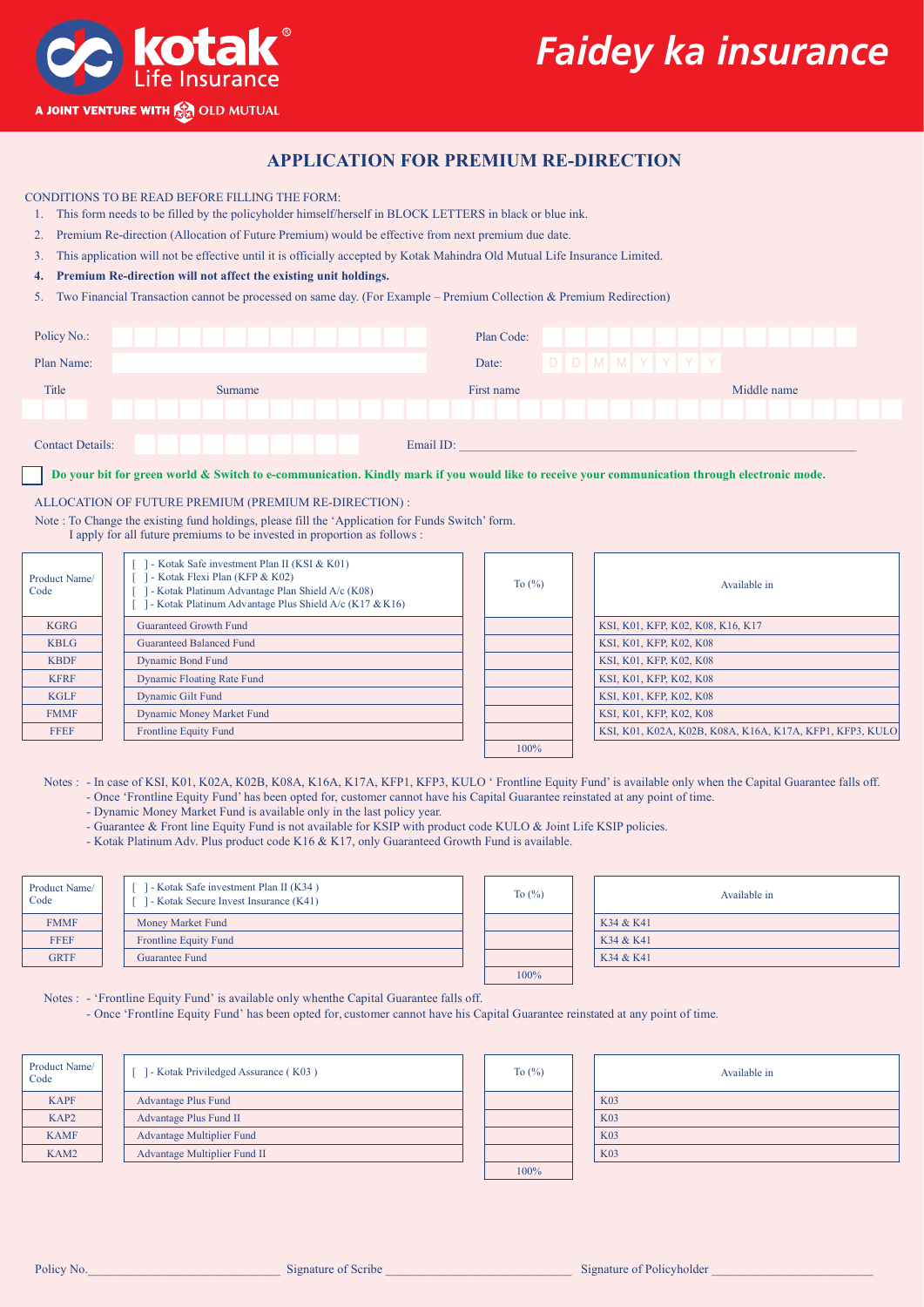| Product Name/<br>Code | - Kotak Retirement Plans (unit-Linked) (K04A, K04B & K04C)<br>- J - Kotak Secure Retirement Plan (K18)<br>- Kotak Retirement Income Plan (KRI1, KRI2, KRI3) | To $(\%)$ | Available in                             |
|-----------------------|-------------------------------------------------------------------------------------------------------------------------------------------------------------|-----------|------------------------------------------|
| <b>KGRP</b>           | <b>Pension Growth Fund</b>                                                                                                                                  |           | <b>K18</b>                               |
| <b>KBLP</b>           | Pension Balanced Fund                                                                                                                                       |           | K04A, K04B, K04C, K18, KRI1, KRI2, KRI3  |
| <b>KBDP</b>           | <b>Pension Bond Fund</b>                                                                                                                                    |           | K04A, K04B, K04C, K18, KRI1, KRI2, KRI3  |
| <b>KFRP</b>           | Pension Floating Rate Fund                                                                                                                                  |           | K04A, K04B, K04C, K18, KRI2, KRI3        |
| <b>KGLP</b>           | Pension Gilt Fund                                                                                                                                           |           | K04A, K04B, K04C, K18, KRI1, KRI2, KRI3  |
| <b>PMMF</b>           | Pension Money Market Fund II                                                                                                                                |           | K04A, K04B, K04C, KRI1, KRI2, KRI3       |
| <b>PFEF</b>           | Pension Frontline Equity Fund                                                                                                                               |           | K04A, K04B, K04C, K18A, KRI1, KRI2, KRI3 |
|                       |                                                                                                                                                             | 100%      |                                          |

Notes : - Pension Growth Fund is available only with Kotak Secure Retirement Plan (K18) and not available with Kotak Retirement Plans (K04A, K04B & K04C) - Pension Money Market Fund II is available only in the last policy year.

- Pension Frontline Equity Fund is available in K04A, K04B, K04C, K18A, KRI1, KRI2, KRI3

| Product Name/<br>Code | - J - Kotak Easy Growth (KEG)<br>- Kotak Long Life Secure Plus and Wealth Plus (K13, K14)<br>- Kotak Headstart Future Protect and Assure Wealth (K05 & K06)<br>- Kotak Smart Advantage (K12)<br>- Kotak Platinum Adv Plus Dynamic A/c (K08, K16 & K17) |
|-----------------------|--------------------------------------------------------------------------------------------------------------------------------------------------------------------------------------------------------------------------------------------------------|
| <b>KAGF</b>           | <b>Aggressive Growth Fund</b>                                                                                                                                                                                                                          |
| <b>KGRF</b>           | <b>Dynamic Growth Fund</b>                                                                                                                                                                                                                             |
| <b>KBLF</b>           | <b>Dynamic Balanced Fund</b>                                                                                                                                                                                                                           |
| <b>KFRF</b>           | <b>Dynamic Floating Rate Fund</b>                                                                                                                                                                                                                      |
| <b>KGLF</b>           | <b>Dynamic Gilt Fund</b>                                                                                                                                                                                                                               |
| <b>FMMF</b>           | <b>Dynamic Money Market Fund</b>                                                                                                                                                                                                                       |
| <b>KBDF</b>           | <b>Dynamic Bond Fund</b>                                                                                                                                                                                                                               |
| <b>KOPF</b>           | <b>Opportunities Fund</b>                                                                                                                                                                                                                              |
| <b>KFLF</b>           | <b>Dynamic Floor Fund</b>                                                                                                                                                                                                                              |

| Available in                                       |
|----------------------------------------------------|
| (For Policies issued on or prior to 31st Dec 2009) |
| KEG, K05, K06, K08, K13, K14, K16, K17             |
| KEG, K05, K06, K08, K13, K14, K16, K17             |
| KEG, K05, K06, K08, K13, K14, K16, K17             |
| KEG, K05, K06, K08, K13, K14, K16, K17             |
| KEG, K05, K06, K08, K13, K14, K16, K17             |
| K05, K06, K08, K13, K14, K16, K17                  |
| KEG, K05, K06, K08, K12, K13, K14, K16, K17, K20   |
| K12, K05, K06, K13, K14, K16, K17                  |
| K12, K05, K06, K08, K13, K14, K16, K17             |

Notes : - Dynamic Money Market Fund is available only in the last policy year.

- Headstart plans only for the following code (K05A, K05B, K06A, K06B, K05C, K05D, K06C & K06D).

- Kotak Smart Advantage (K12) has only 3 fund option viz. Dynamic Bond Fund (KBDF), Dynamic Floor Fund (KFLF) & Opportunities Fund (KOPF)

To (%)

100%

To (%)

100%

- Opportunities Fund (KOPF) & Dynamic Floor Fund (KFLF) is not available in Kotak Easy Growth Plan (KEG)

- Opportunities Fund (KOPF) is not available in Kotak Platinum Adv Plus Dynamic A/c (K08)

- In Kotak Smart Advantage Plan there is no unit allocation in the 1st policy year.

- Kotak Money Market Fund is not available for Kotak Easy Growth (KEG).

| Product Name/<br>Code | 1 - Kotak Long Life Secure Plus and Wealth Plus (K13 & K14)<br>1 - Kotak Headstart Future Protect and Assure Wealth (K05 & K06) |
|-----------------------|---------------------------------------------------------------------------------------------------------------------------------|
| <b>FCOF</b>           | <b>Classic Opportunities Fund</b>                                                                                               |
| <b>FFEF</b>           | <b>Frontline Equity Fund</b>                                                                                                    |
| <b>FFLF</b>           | <b>Dynamic Floor Fund II</b>                                                                                                    |

|  | Available in<br>(For Policies issued after 31.12.2009) |
|--|--------------------------------------------------------|
|  | K05, K06, K13, K14                                     |
|  | K05, K06, K13, K14                                     |
|  | K05, K06, K13, K14                                     |
|  |                                                        |

Notes : - Headstart plans only for the following code (K05A, K05B, K06A, K06B, K05C, K05D, K06C & K06D).

| Product Name/<br>Code | - Kotak Headstart Future Protect and Assure Wealth (K27 & K28)<br>- Kotak Long Life Secure Plus and Wealth Plus (K29 & K30)<br>- Kotak Platinum Edge (K31)<br>- Kotak Single Invest (K33) - Policies Issued after 1.Jan.10<br>- Kotak Wealth Insurance Plan (K38)<br>- Kotak Super Advantage (K23)<br>- Kotak Headstart Child Assure (K40)<br>- Kotak Ace Investment (K42)<br>- Kotak Single Invest Advantage (43)<br>- Kotak Platinum (K44) | To $\left(\frac{9}{6}\right)$ | Available in                                          |
|-----------------------|----------------------------------------------------------------------------------------------------------------------------------------------------------------------------------------------------------------------------------------------------------------------------------------------------------------------------------------------------------------------------------------------------------------------------------------------|-------------------------------|-------------------------------------------------------|
| <b>KFRF</b>           | <b>Dynamic Floating Rate Fund</b>                                                                                                                                                                                                                                                                                                                                                                                                            |                               | K27, K28, K29, K30, K31, K38, K40, K42, K44           |
| <b>FBLF</b>           | <b>Balanced Fund</b>                                                                                                                                                                                                                                                                                                                                                                                                                         |                               | K27, K28, K29, K30, K31, K38, K40, K42, K44           |
| <b>FMMF</b>           | <b>Money Market Fund</b>                                                                                                                                                                                                                                                                                                                                                                                                                     |                               | K27, K28, K29, K30, K31, K33, K38, K40, K42, K44      |
| <b>KGLF</b>           | <b>Dynamic Gilt Fund</b>                                                                                                                                                                                                                                                                                                                                                                                                                     |                               | K27, K28, K29, K30, K31, K33, K38, K40, K42, K44      |
| <b>KBDF</b>           | <b>Dynamic Bond Fund</b>                                                                                                                                                                                                                                                                                                                                                                                                                     |                               | K23, K27, K28, K29, K30, K31, K33, K38, K40, K42, K44 |
| <b>FCOF</b>           | <b>Classic Opportunities Fund</b>                                                                                                                                                                                                                                                                                                                                                                                                            |                               | K23, K27, K28, K29, K30, K31, K33, K38, K40, K42, K44 |
| <b>FFEF</b>           | <b>Frontline Equity Fund</b>                                                                                                                                                                                                                                                                                                                                                                                                                 |                               | K23, K27, K28, K29, K30, K31, K33, K38, K40, K42, K44 |
| <b>FFLF</b>           | Dynamic Floor Fund II                                                                                                                                                                                                                                                                                                                                                                                                                        |                               | K23, K27, K28, K29, K30, K31, K33, K38, K40, K42, K44 |
| <b>GPGF</b>           | <b>Peak Guarantee Fund</b>                                                                                                                                                                                                                                                                                                                                                                                                                   | <b>NA</b>                     | K31, K33                                              |
|                       |                                                                                                                                                                                                                                                                                                                                                                                                                                              | 100%                          |                                                       |

Notes : - Switch In not allowed in peak guarantee fund (Post 30th April 10), only switch out is allowed for those customers who have opted for this fund. - In Kotak Super Advantage (K23) there is no unit allocation in the 1st policy year.